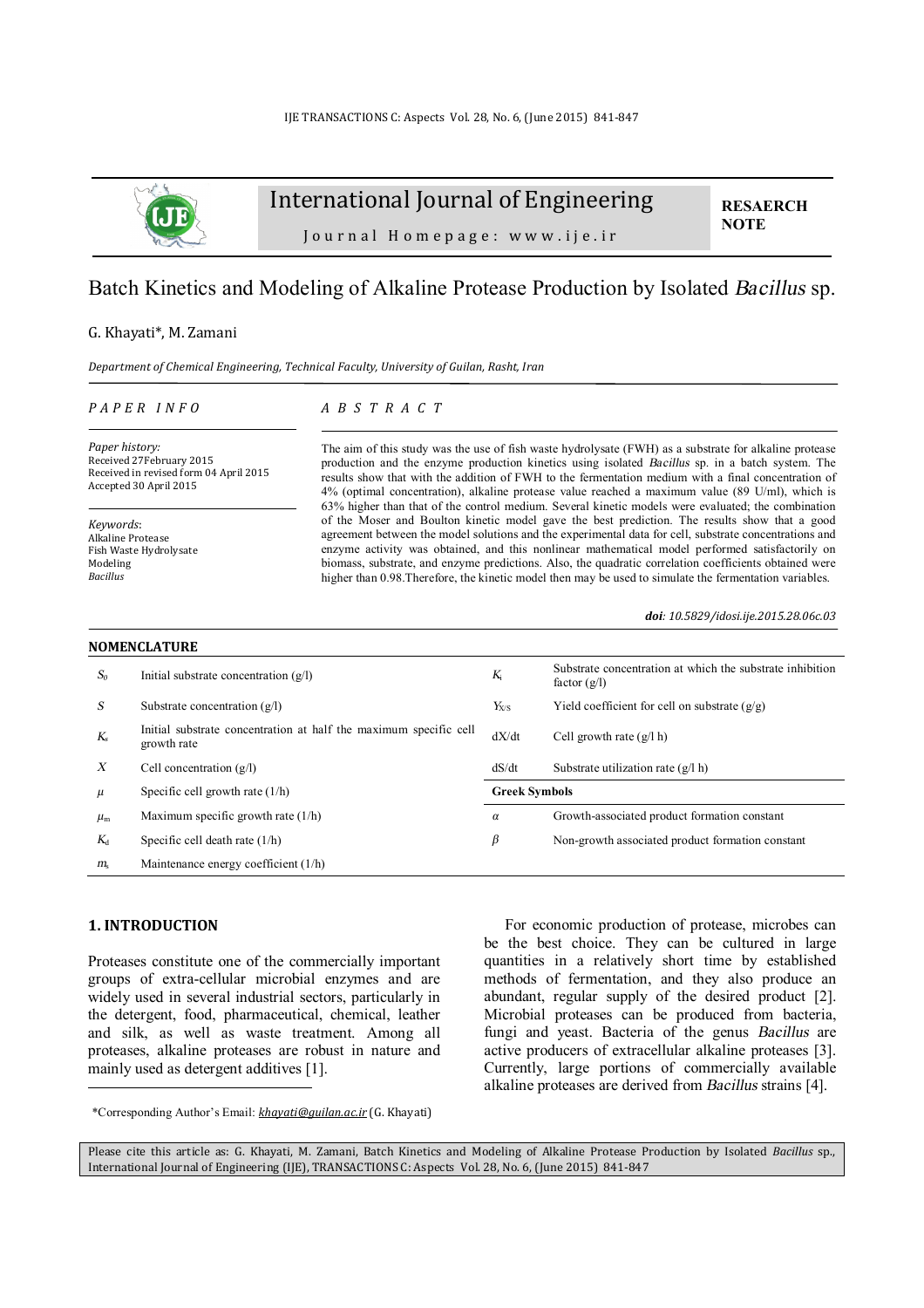Use of waste biomaterials for biotechnological products especially enzyme has been getting attention in the recent years [1, 5]. Fish waste hydrolysate, known as fibrous protein, is widely produced in the world. Increasing concern about pollution occurring from agricultural and industrial wastes has stimulated interest in converting waste materials into commercially valuable products. Furthermore, other fibrous proteins like feather, nail and hair are available as waste.

There are several reports describing use of waste material for the production of alkaline protease, e.g. proteinaceous solid waste from tanneries by *Synergistes*sp. [6], shrimp shell wastes by *Bacillussubtilis*TKU007 [7]**.** However, Fish waste hydrolysate (FWH) has never been reported before for the production of industrially important protease enzyme.

Microbial processes are inherently complex, and it is the critical step in practical applications, such as understanding, controlling, and optimizing fermentation process. Kinetic modeling of a fermentation process presents some advantages such as process control [8] and determination of an optimal operation condition for the production of a target metabolite [9]. A good model must, however, take into account the effects of substrate limitation, substrate inhibition and product inhibition as well as maintenance energy and cell death on the cell growth and metabolism.

The objective of this study was to use FWH in a fermentation medium for the production of alkaline protease using a local isolate of *B.sphaericus*in batch fermentation. Also, experimental data from batch fermentations of alkaline protease were examined in order to form the basis of kinetic model of the process. However, little kinetic study on the fermentative production of alkaline protease has been performed.

#### **2. MATERRIALS AND METHODS**

**2. 1. Microorganism** Bacterial strain used in this study was isolated from alkali soils collected at different locations in northern Iran. The Isolated bacterium was identified as *Bacillus sphaericus* [10]. The strain was maintained on nutrient agar and used throughout the study.

**2. 2. Hydrolysis of Fish Waste** Hydrolyses were prepared by the method of Gao [11]. In this process, firstly the wastes were minced by a grinder. Secondly the minced wastes were mixed with water to make fish wastes (wet weight)/water a ratio of 1:1. Thirdly the initial pH of the waste slurry was set at 1 by the addition of 6 M HCl. And lastly the slurry was hydrolyzed at 121°C for 20 min and was further centrifuged at 4000 rpm for 20 min. The supernatant was used as a nutrient source for the production of alkaline protease after neutralized.

**2. 3. Culture Conditions and Fermentation Process** The experimental medium contained 1% glucose, 0.1% casein, 0.1% yeast extract, 0.1%  $K_2HPO_4$ , 0.05% MgSO<sub>4</sub> 7H<sub>2</sub>O. In order to determine the effects of FWH on the alkaline protease production, 0 (control medium, CM), 1–6% v/v FWH (FWHM medium) were added to the production medium, respectively.

The experiments were conducted at different FWH concentrations (0–6% v/v). Batch fermentations were carried out in a 2-L fermentor with a working volume of 1 L. The airflow rate was adjusted at 0.7 v/v/m. The culture temperature and agitation rate was automatically maintained at 34ºC and 200 rpm, respectively.

The biomass was determined following centrifugation at  $8000 \times g$  for 20 min in 4°C, drying the cell mass at 80ºC overnight and weighting the resulting dry cell biomass. The supernatant was used for the determination of the residual sugars and protease activity.

**2. 4. Analytical Methods** Samples for the determination of the enzyme activity, residual sugar and cell dry weight were withdrawn at interval of 2h. Bacterial growth was assessed measuring the optical density with a spectral photometer (Biosience, Ultrospec 2100 pro (UV/Vis) photometer).

The concentration of residual sugar in the medium was determined calorimetrically using 3, 6 dinitrosalicylic acid (DNS) [12]. For this purpose, 1 ml of diluted supernatant, obtained after removal of the biomass, was mixed with 1 ml of DNS and heated to 100°C for 5 min. The reaction was stopped by incubation on ice and the optical density at 540nm was read. The concentration of residual sugar was determined against a glucose standard graph.

Proteolytic activity was measured by hydrolysis of casein. The supernatant (0.5ml) was mixed with 1.0ml of 0.5% casein solution in glycine–NaOH buffer (0.05M, pH 9.0), preincubated at 34°C for 30min. The mixture was incubated at 34°C for 30min., and 2ml of 10% TCA (trichloroacetic acid) solution was added to the mixture immediately to stop the reaction. The reaction mixture was centrifuged at 10000rpm and 4°C for 10min. Tyrosine content in the supernatant was determined by colorimetry at 650nm using Folin–phenol reagent [13]. The enzyme activity was defied as the amount of the enzyme that liberated 1mg of tyrosine per minute under the conditions used in this study.All experiments were replicated twice and averaged values are presented in this study.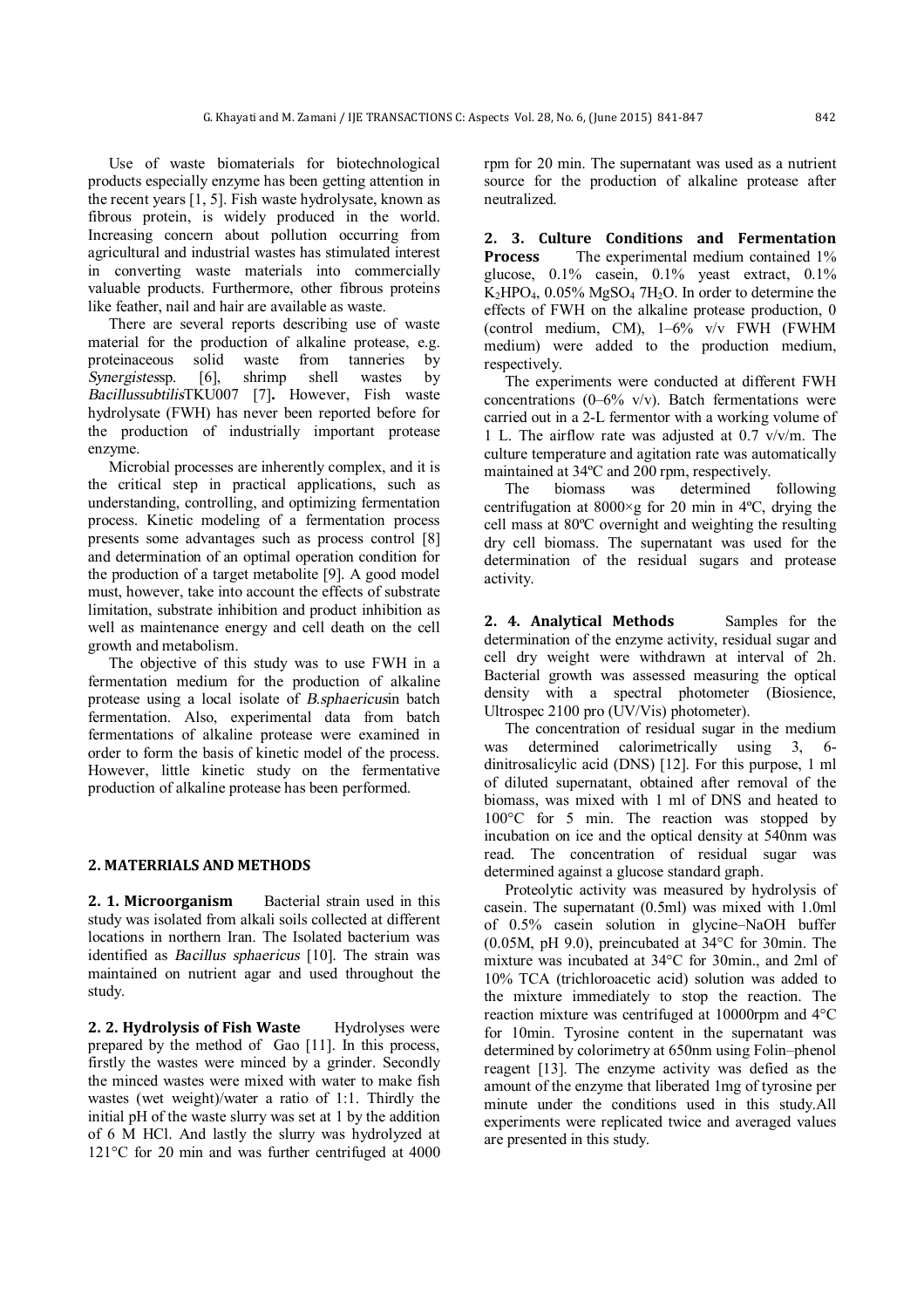#### **3. RESULTS AND DISCUSSION**

**3. 1. Fermentation Experiments** In this study, FWH was considered as a supplement in the fermentation medium because of its amino acid content and fibrous protein. It is clear that alkaline protease production could be increased when FWH was employed as a supplement in the fermentation medium. First, we have investigated the effects of different initial FWH concentration (0-6%) on the biomass and alkaline protease production. These results demonstrated that up to 4% FWH addition could result in promoted *<sup>B</sup>*.*sphaericus* growth and increased alkaline protease production (see Table 1).

Obviously, the concentration of 4% FWH had a significant effect on the biomass and enzyme production. As seen in Table 1, the highest biomass (6.7 g/l) and alkaline protease (87 U/ml) were obtained from 4% FWH. Thus, this study showed that the optimal concentration of FWH for production of alkaline protease was 4%. It was found that applications higher than 4% had an inhibitory effect. For example, the lowest biomass (1.32 g/l) and alkaline protease (18 U/ml) yields were obtained when 6 % FWH was applied. This is probably due to the high concentrations of salts after neutralization that may cause critical problems during fermentation as they inhibit the growth of *B*.*sphaericus*. Gao, et al. [11] also reported the same results in lactic acid production. These results suggested that the increase in FWH had a negative effect on the cell growth rate, and the increase in alkaline protease production rate was due to the increase in the cell growth rate. Therefore, we used 4% FWH for subsequent studies.

The effects of incubation time on the alkaline protease activity, biomass yield and residual sugar of the cultures are shown in Figure 1. During these fermentations, no product inhibitions were observed.

Notably, the use of FWH in the fermentation medium has a significant effect on the alkaline proteaseactivity and sugar consumption. The results of FWHM (4% FWH+CM) (Figure 1a) are higher than that of CM (Figure 1B).

The highest alkaline proteaseactivity in the FWHM was observed at 26 h. This value was 89 U/ml, and the rate of sugar consumption was approximately 95%. However, the alkaline proteaseactivity in the CM for the same incubation time was measured as 48 U/ml, and the rate of sugar consumption for this medium was about 84%.The highest alkaline proteaseactivity in the CM was observed at 30 h. This value was 55 U/ml; the rate of sugar consumption was approximately 100%. Nevertheless, this value is lower than that of FWHM. At 30 h incubation time, the content of alkaline protease in the FWHM is 63% higher than that of CM.

**TABLE 1.** Biomass and alkaline protease activity of *<sup>B</sup>*.*sphaericus* after 26 h at different FWH concentration

| Media<br>Biomass vield $(g/l)$<br>Enzyme activity (U/ml) |      |    |  |
|----------------------------------------------------------|------|----|--|
|                                                          |      |    |  |
| $1\%$ FWH <sup>a</sup> +CM <sup>b</sup>                  | 4.73 | 56 |  |
| 2% FWH+CM                                                | 5.48 | 66 |  |
| 3% FWH+CM                                                | 6.11 | 78 |  |
| 4% FWH+CM                                                | 6.70 | 87 |  |
| 5% FWH+CM                                                | 3.17 | 34 |  |
| $6\%$ FWH+CM                                             | 1.32 | 18 |  |
| CМ                                                       | 3.48 | 36 |  |

a. fish waste hydrolysate (FWH)

b. control medium (CM)



**Figure 1.** Residual sugar (RS), biomass yield (BY) and alkaline proteaseactivity (APA) on FWHM (A) and CM (B) at various incubation times

The CM gave the maximum enzyme production after a long time (30 h), while the FWHM gave it after a short time (26 h). Therefore, utilizing the FWHM for protease production may be more economical. It resulted in an improvement in both fermentation time and yield.

**3. 2. Development of Kinetic Models** The unstructured kinetics of fermentation can be normally described by set of three coupled differential equations for cell growth rate  $(r_X)$ , product formation rate  $(r_P)$ , and substrate utilization rate  $(r<sub>S</sub>)$ . These equations are:

$$
r_x = \frac{dx}{dt} = \mu X \tag{1}
$$

$$
r_{s} = \frac{ds}{dt} = -\left[Y_{x/s}^{-1} + Y_{y/s}^{-1}\right]\mu X - m_{s}X\tag{2}
$$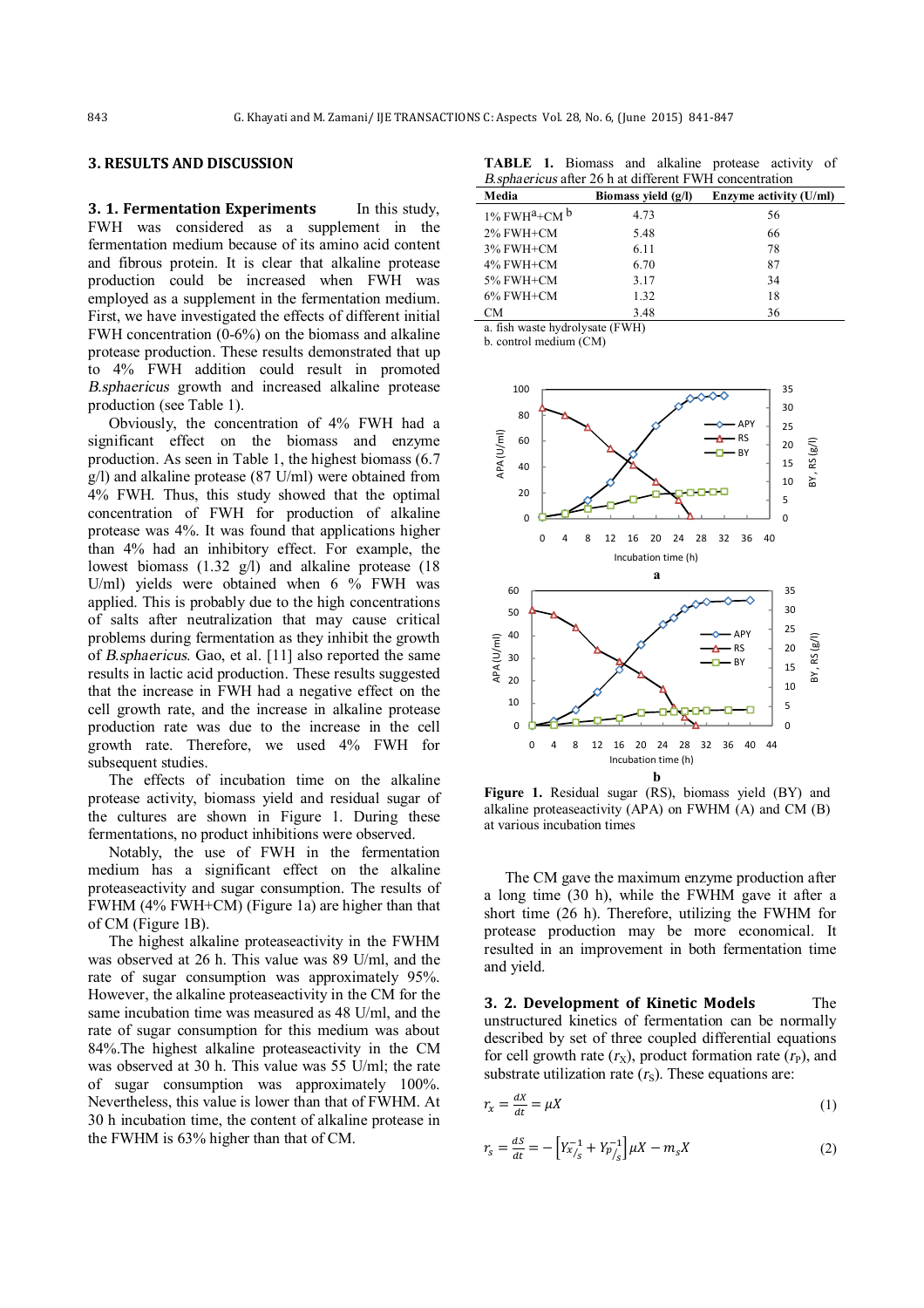$$
r_p = \frac{dP}{dt} \alpha Y p_{\text{s}} \mu X + \beta X \tag{3}
$$

where *X* is the biomass concentration, *S* the substrate concentration , *<sup>P</sup>* product concentration (protease activity), *Yx/s* and *Yp/s* specific yield coefficients, *ms* maintenance coefficient, *<sup>α</sup>* a growth associated term, *β* a non growth associated term, and  $\mu$  the specific growth rate, which gives the characteristic nonlinear behavior of fermentation processes. Several approaches that describe the kinetic microorganism behavior (kinetic models) are shown in Table 2.Using each kinetic model given by (4-8) alone with the set of differential Equations (1-3) cannot describe satisfactorily the enzyme and biomass production and sugar consumption in the fermentation process as is shown in Figure 2.

However, combinations of these kinetic models may improve the model prediction. Also, Table 2 contains different combinations of kinetic models (e.g. Equation (9) uses the kinetic models of Haldane [14] and Boulton [15], Equation (10) uses the kinetic models of Haldane and Levenspiel [16], and so on). Figure 3 shows the performance of the different kinetic models (9-14) on the prediction of protease production. Each model (11- 16) was evaluated by means of a linear regression between the experimental data and the predicted data for the biomass, substrate, and product. The correlation coefficient  $(R^2)$  of each set of fermentations was averaged and their values are shown in Table 3.

Excellent correlation coefficients were obtained for models of Haldane – Boulton (9), Moser [17] – Boulton  $(12)$ , and Moser – Luong [18]  $(14)$ . However, the model with the best correlation coefficients is the one with the combination of Moser and Boulton. The simulated data was obtained by integrating differential Equations (1-3) along with the specific growth rate Equation (12) and the parameter values shown in Table 4, using the Runge-Kutta method ode45 with MATLAB. In the model, with respect to the magnitude of  $\alpha$  parameter (23.1 g g−1) (Table 4), it appears that the biosynthesis of alkaline protease can be attributed to a growthassociated type. It can be seen that protease formation is strongly linearly related to cell growth. The *<sup>B</sup>*.*sphaericus* started enzyme production when the cells entered the exponential phase, and as a result, cell growth and alkaline protease production took place simultaneously.

The biomass (X), substrate (S), and enzyme (P), profiles obtained with the unstructured kinetic model are shown in Figure 4. The results show that the Moser-Boulton model is more accurate in predicting utilization of substrate during microbial growth and protease production. Also, good agreement between the results of the prediction model and the experimental data for cell, substrate concentrations and enzyme activity was obtained. A linear regression for the predicted biomass, the substrate, and the enzyme with the experimental data was produced. The results for 30 g/L initial substrate concentrations are shown in Figure 5. The quadratic correlation coefficients obtained were higher than 0.98, so the kinetic model can be used for fermentation process optimization and scale up this bioprocess.

| <b>TABLE 2. Kinetic models</b> |  |
|--------------------------------|--|
|--------------------------------|--|

| Simple kinetic models:                 |                                                                               |      |  |  |
|----------------------------------------|-------------------------------------------------------------------------------|------|--|--|
| Boulton, 1980                          | $\mu = \frac{\mu_m n_p}{K_n + P}$                                             | (4)  |  |  |
| Haldane, 1930                          | $\mu = \frac{\mu_m s}{K + s + s^2 K^{-1}}$                                    | (5)  |  |  |
| Levenspiel, 1980                       | $\mu = \mu_m (1 - \frac{P}{K_m})^m$                                           | (6)  |  |  |
| Luong, 1985                            | $\mu = \mu_m (1 - (\frac{P}{K_m})^m)$                                         | (7)  |  |  |
| Moser, 1958                            | $\mu = \frac{\mu_m S^n}{K + S^n}, n > 0$                                      | (8)  |  |  |
| <b>Combinations of kinetic models:</b> |                                                                               |      |  |  |
| Haldane - Boulton                      | $\mu = \frac{\mu_m S}{K_a + S + S^2 K^{-1}} \frac{K_p}{K_a + P}$              | (9)  |  |  |
| Haldane - Levespiel                    | $\mu = \frac{\mu_m s}{\kappa + s + s^2 \kappa^{-1}} (1 - \frac{P}{\kappa})^m$ | (10) |  |  |
| Haldane – Luong                        | $\mu = \frac{\mu_m S}{K + S + S^2 K^{-1}} (1 - (\frac{P}{K})^m)$              | (11) |  |  |
| Moser – Boulton                        | $\mu = \frac{\mu_m S^n}{K_c + S^n} \frac{\kappa_p}{K_n + P}$                  | (12) |  |  |
| Moser – Levespiel                      | $\mu = \frac{\mu_m S^n}{K - S^n} (1 - \frac{P}{K_n})^m$                       | (13) |  |  |
| Moser – Luong                          | $\mu = \frac{\mu_m S^n}{K + S^n} (1 - (\frac{P}{K})^m)$                       | (14) |  |  |

**TABLE 3.** Linear correlations for kinetics models

| Kinetics Model      | Mean Value<br>among the correlation<br>coefficient $(R^2)$ |
|---------------------|------------------------------------------------------------|
| Haldane – Boulton   | 0.9816                                                     |
| Haldane Levespiel   | 0.9690                                                     |
| Haldane – Luong     | 0.9783                                                     |
| Moser – Boulton     | 0.9881                                                     |
| $Moser - Levespiel$ | 0.8503                                                     |
| $Moser-Luong$       | 0.9810                                                     |

**TABLE 4.**Kinetic parameters used in the process fermentation of protease production using Moser - Boulton kinetic model

| Parameter                                  | Value |
|--------------------------------------------|-------|
| $\mu_m$ maximum specific growth rate (1/h) | 0.528 |
| $K =$ Substrate affinity ( $g/L$ )         | 35    |
| $K_p$ = Inhibition term ( g/L)             | 100   |
| $m_s$ = maintenance coefficient (g/L)      | 0.056 |
| $Y_{ss}$ vield coefficient                 | 0.74  |
| $Y_{ns}$ vield coefficient                 | 0.52  |
| $\alpha$ = growth associated term          | 23.1  |
| $\beta$ = non growth associated term       | 0.07  |
| $n =$ exponential term for Moser model     | 1     |
| $m$ exponential term for Boulton model     | 9     |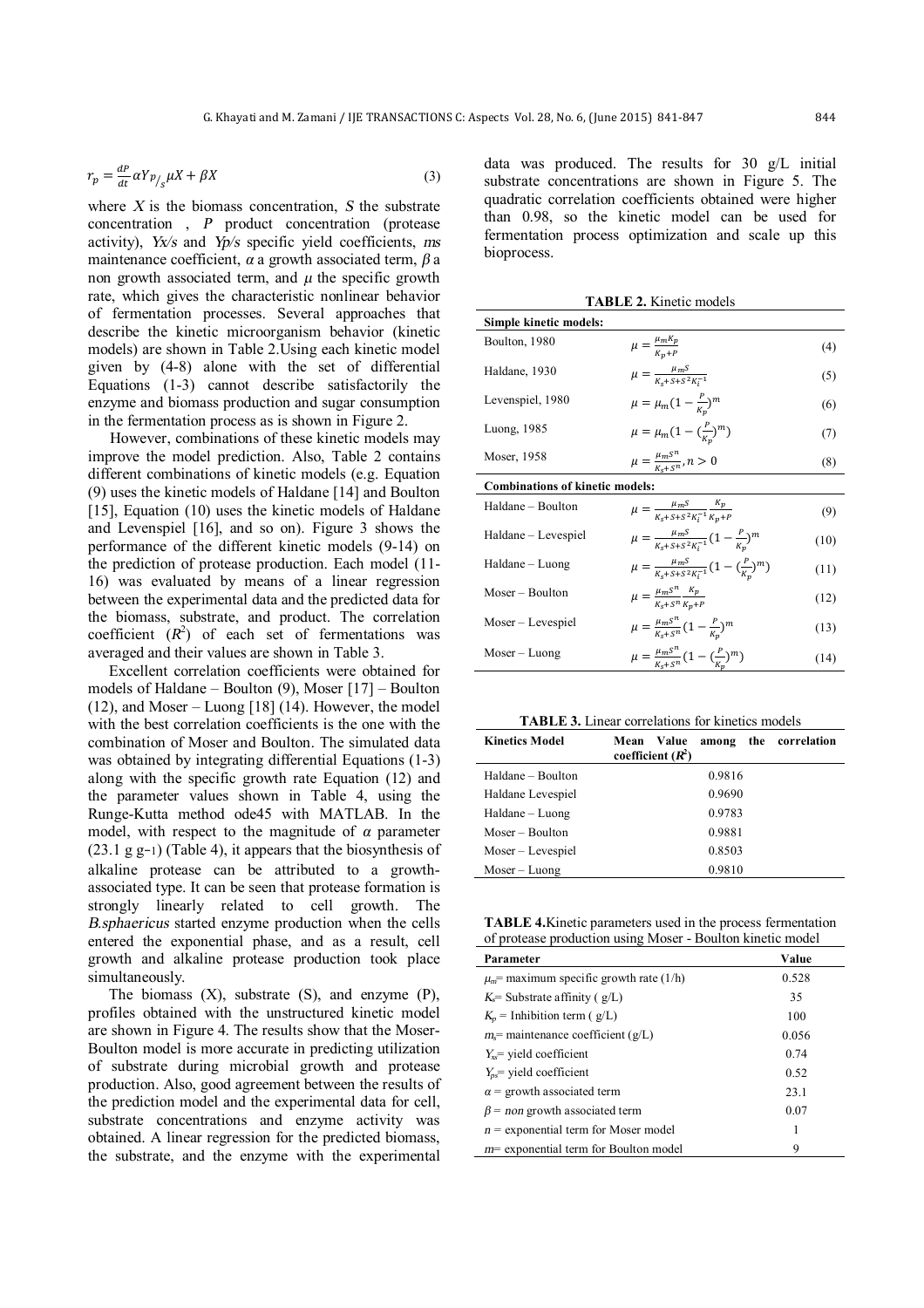



**Figure 2.** Process prediction using the simple kinetic models from Table 2. Experimental points for biomass  $(0)$ , substrate  $(\Delta)$ , enzyme ( ); modeled data for biomass (+++), substrate ( $000$ ) and enzyme ( $\times$  $\times$  $\times$ ).

**Figure 3.** Process prediction using the combinations of kinetic models from Table 2. Experimental points for biomass ( $\Diamond$ ), substrate ( $\Delta$ ), enzyme (); modelled data for biomass  $(++)$ , substrate (ooo) and enzyme  $(x \times x)$ .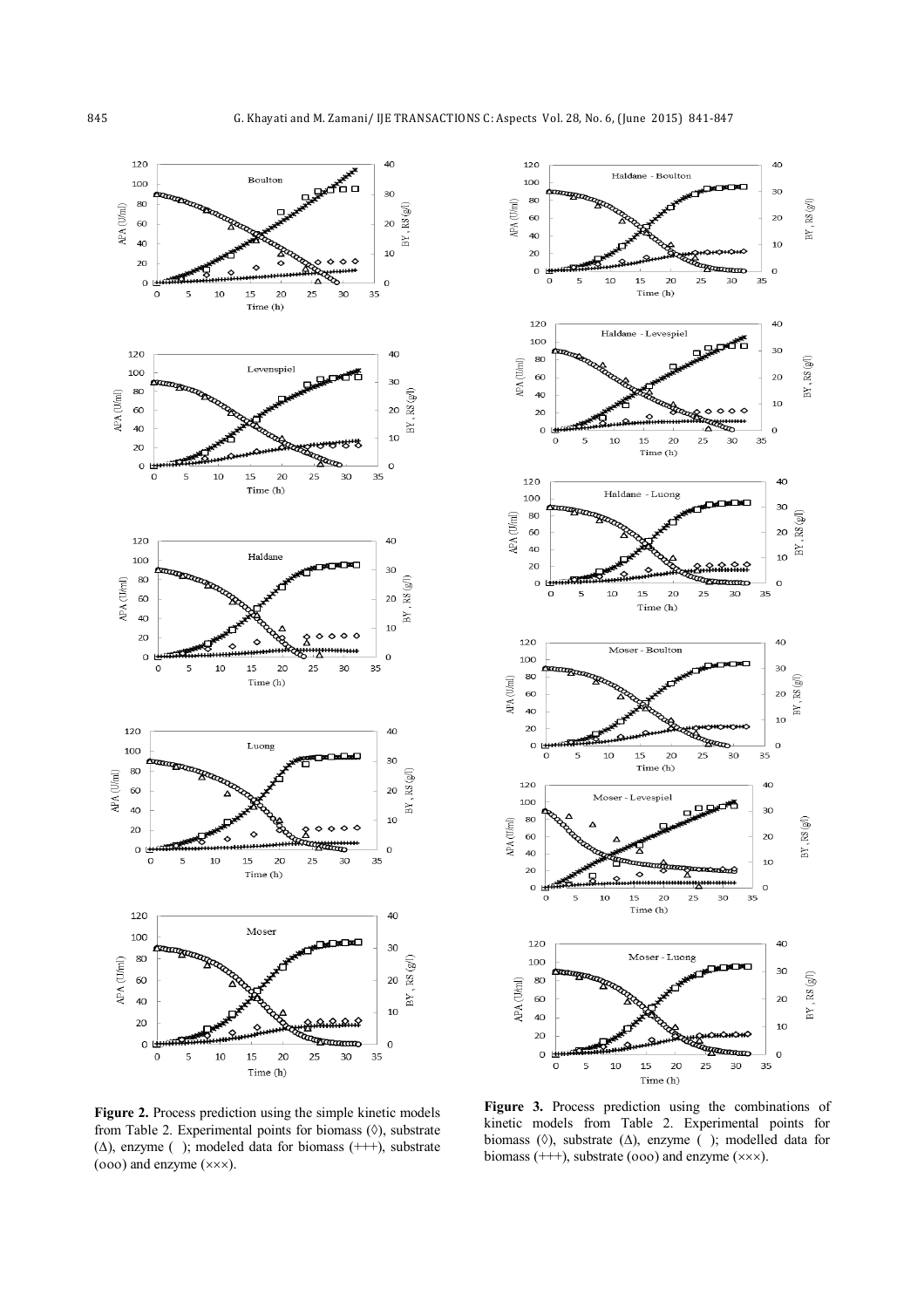

**Figure 4.** Comparison of the experimental and predicted kinetics of enzyme production based on Moser - Boulton kinetic model. Experimental biomass  $(0)$ , substrate  $(\Delta)$ , enzyme ( ), Predicted biomass (+++), substrate (ooo) and enzyme ( $\times\times$ ).



**Figure 5.** Linear regressions for experimental and predicted data based on Moser - Boulton kinetic model. For biomass *<sup>R</sup>* 2  $= 0.981$ , substrate  $R^2 = 0.988$  and enzyme activity  $R^2 = 0.995$ .

Although some works has been done on modeling enzyme fermentation processes [19, 20], currently there are no previous results reported on mathematical modeling of the FWH for enzyme production.

### **4. CONCLUSIONS**

During the recent years, efforts have been directed to explore the means to reduce the enzyme production costs through improving yield, and e of either cost-free or low-cost waste materials for protease production. Our finding showed that FWH is a suitable substrate for alkaline protease production, and FWH may be a valuable supplement in biotechnology. Therefore, due to its excellent positive influence on fermentation time and enzyme activity, we decided to develop a mathematical model based on this experimental result. After examining several models, the Moser-Boulton model was capable of successfully explaining cell growth, enzyme production and substrate utilization. Therefore, the use of this model may lead to the development of better strategies for the optimization of the fermentation process to ensure its economic viability.

#### **5. REFERENCES**

- 1. Prakasham, R., Rao, C.S. and Sarma, P., "Green gram husk—an inexpensive substrate for alkaline protease production by bacillus sp. In solid-state fermentation", *Bioresource Technology*, Vol. 97, No. 13, (2006), 1449-1454.
- 2. Jayakumar, R., Jayashree, S ,.Annapurna, B. and Seshadri, S., "Characterization of thermostable serine alkaline protease from an alkaliphilic strain bacillus pumilus MCAS8 and its applications", *Applied Biochemistry and Biotechnology*, Vol. 168, No. 7, (2012), 1849-1866.
- 3. Z. Ghobadi Nejad, S. Yaghmaei and Hosseini, R.H., "Production of extracellular protease and determination of optimal condition by bacillus lichniformis bbrc 100053", *International Journal of Engineering, Transactions B: Applications*, Vol. 22, No. 3, (2009), 221-228.
- 4. Potumarthi, R., Nagavalli, R. and Jetty, A., "Kinetic analysis of alkaline protease production at different substrate concentrations by bacillus licheniformis-ncim in stirred tank reactor", (2012).
- 5. Mahanta, N., Gupta, A. and Khare, S., "Production of protease and lipase by solvent tolerant pseudomonas aeruginosa PseA in solid-state fermentation using jatropha curcas seed cake as substrate", *Bioresource Technology*, Vol. 99, No. 6, (2008), 1729-1735.
- 6. Kumar, A.G., Nagesh, N ,.Prabhakar, T. and Sekaran, G., "Purification of extracellular acid protease and analysis of fermentation metabolites by synergistes sp. Utilizing<br>proteinaceous solid waste from tanneries" **Bioresource** proteinaceous solid waste from tanneries", *Technology*, Vol. 99, No. 7, (2008), 2364-2372.
- 7. Wang, S.-L. and Yeh, P.-Y., "Production of a surfactant-and solvent-stable alkaliphilic protease by bioconversion of shrimp shell wastes fermented by bacillus subtilis tku007", *Process Biochemistry*, Vol. 41, No. 7, (2006), 1545-1552.
- 8. Choonia, H.S. and Lele, S., "Kinetic modeling and implementation of superior process strategies for β-galactosidase